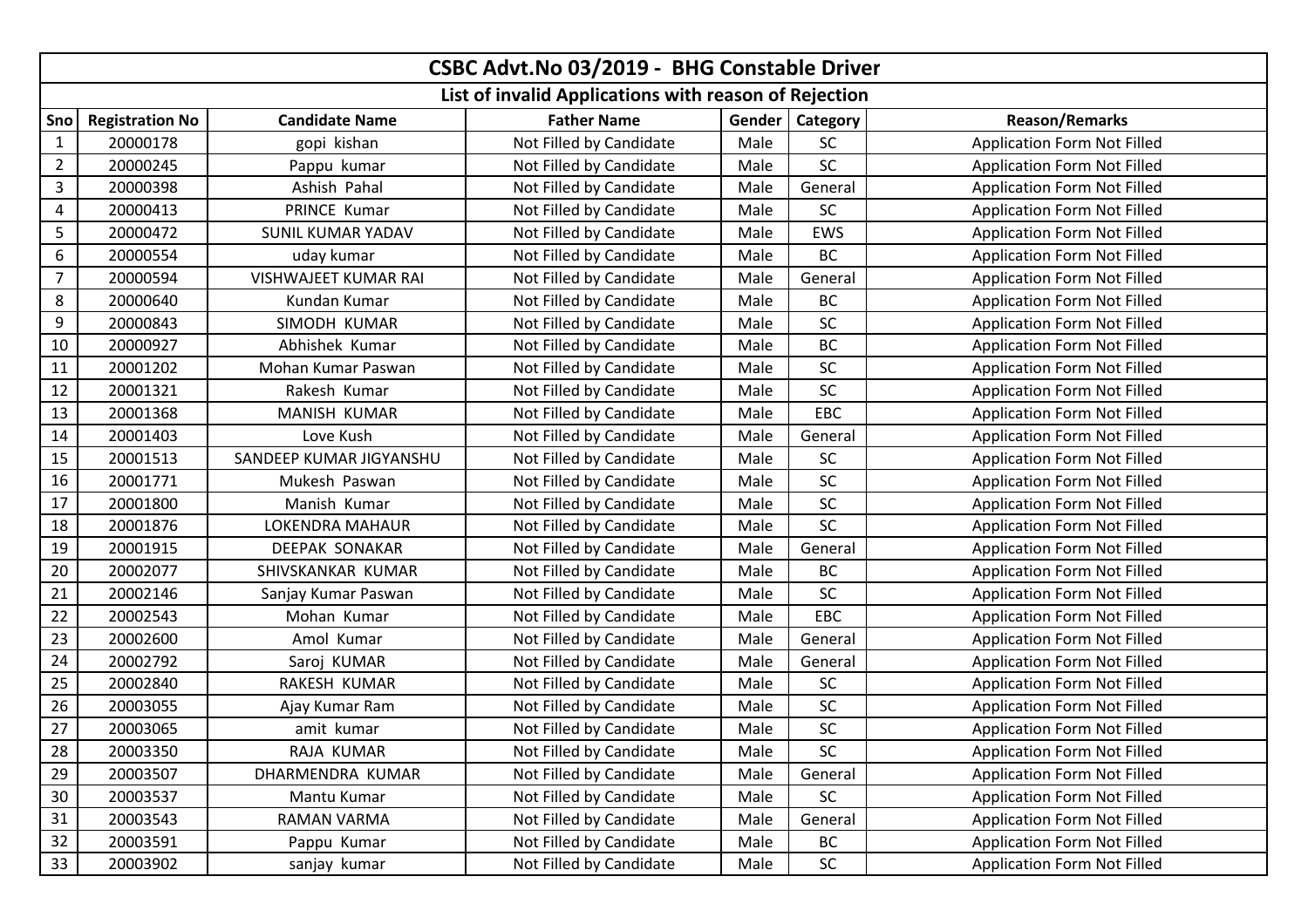| Sno | <b>Registration No</b> | <b>Candidate Name</b>    | <b>Father Name</b>      | Gender | Category   | <b>Reason/Remarks</b>              |
|-----|------------------------|--------------------------|-------------------------|--------|------------|------------------------------------|
| 34  | 20003992               | <b>ANIL Kumar</b>        | Not Filled by Candidate | Male   | <b>SC</b>  | <b>Application Form Not Filled</b> |
| 35  | 20004127               | Vishram Sain             | Not Filled by Candidate | Male   | EBC        | <b>Application Form Not Filled</b> |
| 36  | 20004356               | devesh chauHAN           | Not Filled by Candidate | Male   | EBC        | <b>Application Form Not Filled</b> |
| 37  | 20004411               | ROHIT KUMAR TIWARI       | Not Filled by Candidate | Male   | EBC        | <b>Application Form Not Filled</b> |
| 38  | 20004612               | RAJNISH KULHARI          | Not Filled by Candidate | Male   | General    | <b>Application Form Not Filled</b> |
| 39  | 20004760               | Sushil KUMAR             | Not Filled by Candidate | Male   | BC         | <b>Application Form Not Filled</b> |
| 40  | 20004920               | Ajit kumar               | Not Filled by Candidate | Male   | General    | <b>Application Form Not Filled</b> |
| 41  | 20005062               | Rajneesh Kumar           | Not Filled by Candidate | Male   | <b>SC</b>  | <b>Application Form Not Filled</b> |
| 42  | 20005215               | munna kumar              | Not Filled by Candidate | Male   | <b>SC</b>  | <b>Application Form Not Filled</b> |
| 43  | 20005278               | SRINIVAS Boda NARISHMA   | Not Filled by Candidate | Male   | <b>ST</b>  | <b>Application Form Not Filled</b> |
| 44  | 20005401               | Ravindra Kumar Yadav     | Not Filled by Candidate | Male   | BC         | <b>Application Form Not Filled</b> |
| 45  | 20005441               | <b>Bipin Kumar</b>       | Not Filled by Candidate | Male   | <b>BC</b>  | <b>Application Form Not Filled</b> |
| 46  | 20005612               | <b>WASIM KHAN</b>        | Not Filled by Candidate | Male   | General    | <b>Application Form Not Filled</b> |
| 47  | 20005676               | aniket kumar             | Not Filled by Candidate | Male   | <b>SC</b>  | <b>Application Form Not Filled</b> |
| 48  | 20005961               | Lalan Kumar Thakur       | Not Filled by Candidate | Male   | <b>ST</b>  | <b>Application Form Not Filled</b> |
| 49  | 20005974               | <b>BIRBAL RAM</b>        | Not Filled by Candidate | Male   | <b>SC</b>  | <b>Application Form Not Filled</b> |
| 50  | 20006229               | PANKAJ KUMAR             | Not Filled by Candidate | Male   | <b>BC</b>  | <b>Application Form Not Filled</b> |
| 51  | 20006334               | vikash                   | Not Filled by Candidate | Male   | SC         | <b>Application Form Not Filled</b> |
| 52  | 20006584               | laxman singh meena       | Not Filled by Candidate | Male   | <b>ST</b>  | <b>Application Form Not Filled</b> |
| 53  | 20006706               | girish soni              | Not Filled by Candidate | Male   | General    | <b>Application Form Not Filled</b> |
| 54  | 20006792               | NIRAJ KUMAR SINGH        | Not Filled by Candidate | Male   | General    | <b>Application Form Not Filled</b> |
| 55  | 20006828               | santosh kumar            | Not Filled by Candidate | Male   | General    | <b>Application Form Not Filled</b> |
| 56  | 20007205               | SANDEEP GULABCHAND YADAV | Not Filled by Candidate | Male   | General    | <b>Application Form Not Filled</b> |
| 57  | 20007286               | <b>KAMLESH KUMAR</b>     | Not Filled by Candidate | Male   | SC         | <b>Application Form Not Filled</b> |
| 58  | 20007299               | Ankit Kumar Koyari       | Not Filled by Candidate | Male   | General    | <b>Application Form Not Filled</b> |
| 59  | 20007338               | bipul kumar rajak        | Not Filled by Candidate | Male   | SC         | <b>Application Form Not Filled</b> |
| 60  | 20007467               | SADDAM KHAN              | Not Filled by Candidate | Male   | General    | <b>Application Form Not Filled</b> |
| 61  | 20007620               | <b>SUMIT KUMAR</b>       | Not Filled by Candidate | Male   | General    | <b>Application Form Not Filled</b> |
| 62  | 20007861               | <b>CHANDAN KUMAR</b>     | Not Filled by Candidate | Male   | General    | <b>Application Form Not Filled</b> |
| 63  | 20008010               | DILEEP KUMAR             | Not Filled by Candidate | Male   | EWS        | <b>Application Form Not Filled</b> |
| 64  | 20008089               | Pankaj Kumar             | Not Filled by Candidate | Male   | <b>SC</b>  | <b>Application Form Not Filled</b> |
| 65  | 20008098               | <b>AMIT RANJAN</b>       | Not Filled by Candidate | Male   | SC         | <b>Application Form Not Filled</b> |
| 66  | 20008407               | praveen kumar            | Not Filled by Candidate | Male   | <b>SC</b>  | <b>Application Form Not Filled</b> |
| 67  | 20008593               | zawed husain             | Not Filled by Candidate | Male   | EBC        | <b>Application Form Not Filled</b> |
| 68  | 20008678               | Raman Kumar              | Not Filled by Candidate | Male   | BC         | Application Form Not Filled        |
| 69  | 20008808               | Ramesh Kumar Sharma      | Not Filled by Candidate | Male   | ${\sf SC}$ | <b>Application Form Not Filled</b> |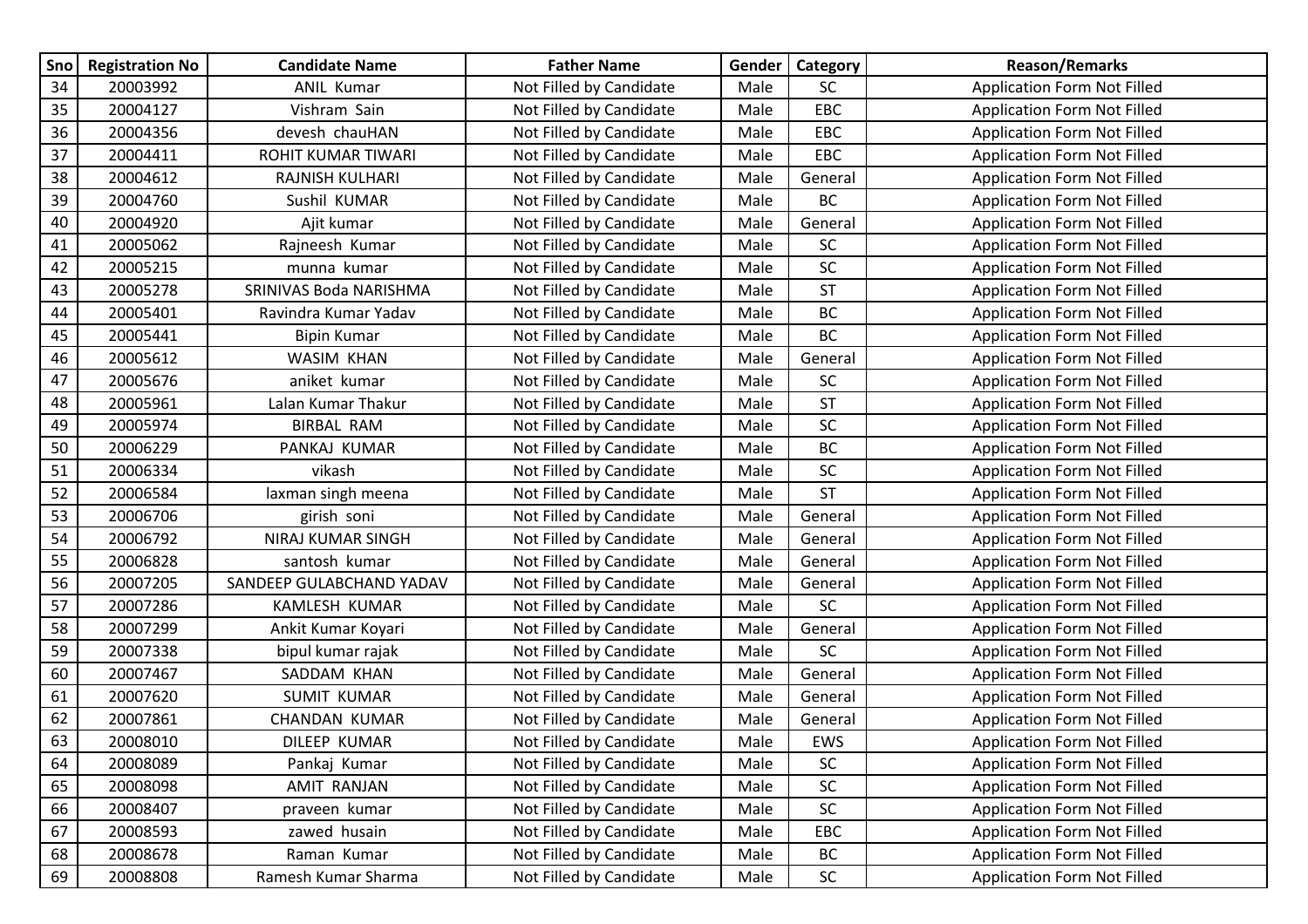| Sno | <b>Registration No</b> | <b>Candidate Name</b>         | <b>Father Name</b>      | Gender | Category   | <b>Reason/Remarks</b>              |
|-----|------------------------|-------------------------------|-------------------------|--------|------------|------------------------------------|
| 70  | 20008826               | anil kumar                    | Not Filled by Candidate | Male   | <b>SC</b>  | <b>Application Form Not Filled</b> |
| 71  | 20008841               | KAMLESH PASWAN                | Not Filled by Candidate | Male   | SC         | <b>Application Form Not Filled</b> |
| 72  | 20008855               | UMESH KUMAR PASAWAN           | Not Filled by Candidate | Male   | SC         | <b>Application Form Not Filled</b> |
| 73  | 20008876               | <b>SUJIT KUMAR</b>            | Not Filled by Candidate | Male   | <b>BC</b>  | <b>Application Form Not Filled</b> |
| 74  | 20009034               | Deepak Kumar                  | Not Filled by Candidate | Male   | EBC        | <b>Application Form Not Filled</b> |
| 75  | 20009095               | pushpendra KUMAR raman        | Not Filled by Candidate | Male   | SC         | <b>Application Form Not Filled</b> |
| 76  | 20009126               | <b>KUMAR SOURAV</b>           | Not Filled by Candidate | Male   | General    | <b>Application Form Not Filled</b> |
| 77  | 20009383               | nandu rai                     | Not Filled by Candidate | Male   | General    | <b>Application Form Not Filled</b> |
| 78  | 20009429               | <b>AMIT KUMAR</b>             | Not Filled by Candidate | Male   | SC         | <b>Application Form Not Filled</b> |
| 79  | 20009433               | Gopi Rishi                    | Not Filled by Candidate | Male   | SC         | Application Form Not Filled        |
| 80  | 20009467               | hari shankar ram              | Not Filled by Candidate | Male   | SC         | <b>Application Form Not Filled</b> |
| 81  | 20009469               | Kamlesh Kumar                 | Not Filled by Candidate | Male   | BC         | <b>Application Form Not Filled</b> |
| 82  | 20009506               | <b>ROHIT KuMAR</b>            | Not Filled by Candidate | Male   | BC         | <b>Application Form Not Filled</b> |
| 83  | 20009555               | Amesh Kumar Ram               | Not Filled by Candidate | Male   | BC         | <b>Application Form Not Filled</b> |
| 84  | 20009701               | Shivshankar Kumar             | Not Filled by Candidate | Male   | EBC        | <b>Application Form Not Filled</b> |
| 85  | 20009703               | KRISHNA JI SHARMA             | Not Filled by Candidate | Male   | <b>ST</b>  | <b>Application Form Not Filled</b> |
| 86  | 20009825               | <b>SUBHASH KUMAR</b>          | Not Filled by Candidate | Male   | <b>ST</b>  | <b>Application Form Not Filled</b> |
| 87  | 20009830               | shankar kumar                 | Not Filled by Candidate | Male   | BC         | <b>Application Form Not Filled</b> |
| 88  | 20010043               | RAKESH KUMAR                  | Not Filled by Candidate | Male   | General    | <b>Application Form Not Filled</b> |
| 89  | 20010110               | Mithun Kumar                  | Not Filled by Candidate | Male   | General    | Application Form Not Filled        |
| 90  | 20010204               | rupesh kumar baitha           | Not Filled by Candidate | Male   | SC         | <b>Application Form Not Filled</b> |
| 91  | 20010235               | SANTOSH KUMAR                 | Not Filled by Candidate | Male   | <b>BC</b>  | <b>Application Form Not Filled</b> |
| 92  | 20010324               | <b>MANISH KUMAR Nirala</b>    | Not Filled by Candidate | Male   | EWS        | <b>Application Form Not Filled</b> |
| 93  | 20010551               | arjun kumar                   | Not Filled by Candidate | Male   | EBC        | <b>Application Form Not Filled</b> |
| 94  | 20010563               | <b>BIRENDRA KUMAR</b>         | Not Filled by Candidate | Male   | EWS        | <b>Application Form Not Filled</b> |
| 95  | 20010575               | pravindra KUMAR               | Not Filled by Candidate | Male   | EBC        | <b>Application Form Not Filled</b> |
| 96  | 20010610               | baliram kumar ram             | Not Filled by Candidate | Male   | SC         | <b>Application Form Not Filled</b> |
| 97  | 20010621               | mayank tiwari                 | Not Filled by Candidate | Male   | General    | <b>Application Form Not Filled</b> |
| 98  | 20010667               | <b>KRISHANA KUMAR PRASHAD</b> | Not Filled by Candidate | Male   | EBC        | <b>Application Form Not Filled</b> |
| 99  | 20010846               | SHOEB ANSARI                  | Not Filled by Candidate | Male   | EBC        | <b>Application Form Not Filled</b> |
| 100 | 20010853               | RAMANAND YADAV                | Not Filled by Candidate | Male   | BC         | <b>Application Form Not Filled</b> |
| 101 | 20010901               | Lal Bahadur vishwakarma       | Not Filled by Candidate | Male   | <b>ST</b>  | <b>Application Form Not Filled</b> |
| 102 | 20010929               | DILIP KUMAR YADAV             | Not Filled by Candidate | Male   | BC         | <b>Application Form Not Filled</b> |
| 103 | 20010934               | RAKESH KUMAR                  | Not Filled by Candidate | Male   | SC         | Application Form Not Filled        |
| 104 | 20011014               | ROUSHAN KUMAR                 | Not Filled by Candidate | Male   | ${\sf SC}$ | <b>Application Form Not Filled</b> |
| 105 | 20011083               | malik sah                     | Not Filled by Candidate | Male   | BC         | <b>Application Form Not Filled</b> |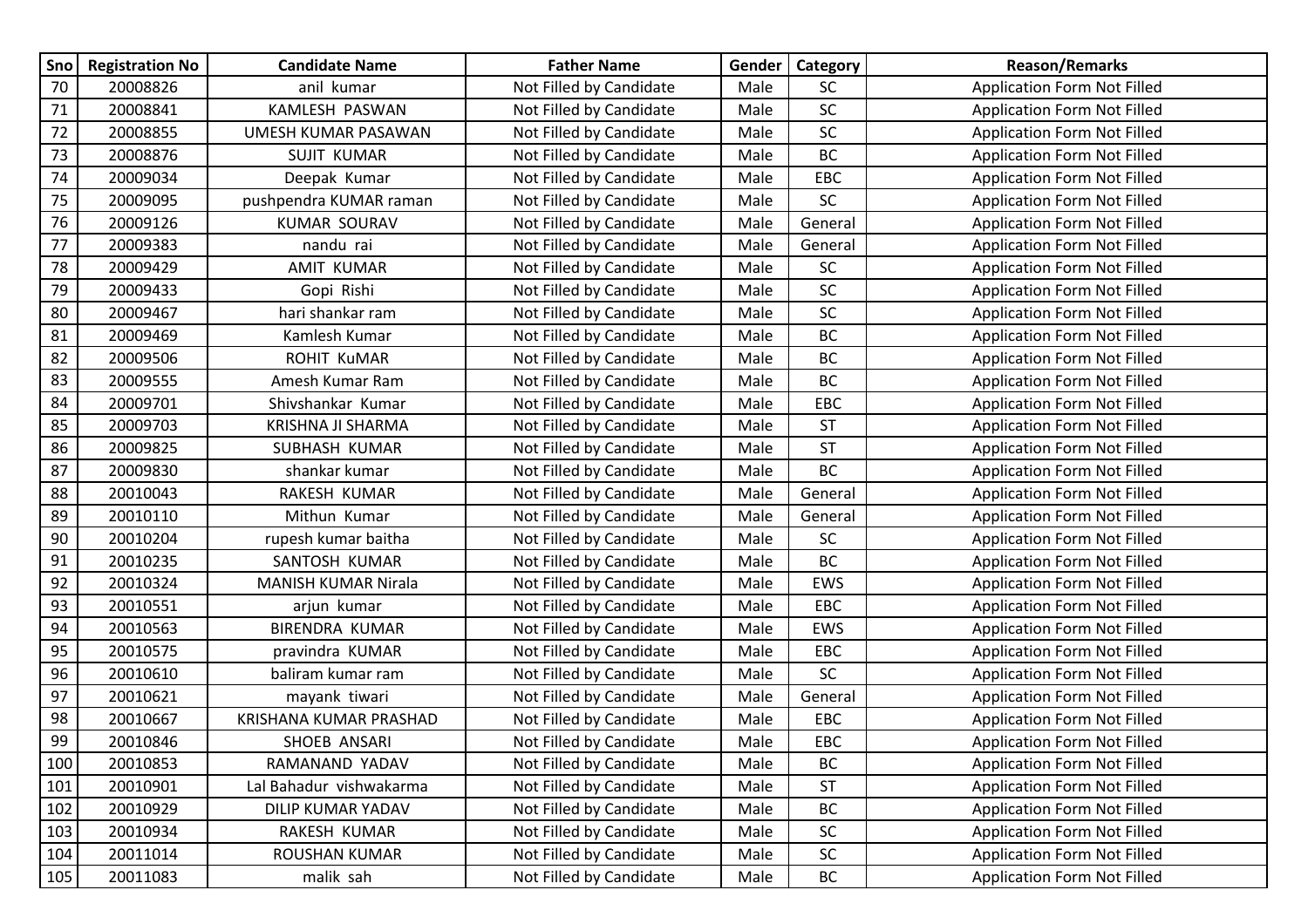| Sno | <b>Registration No</b> | <b>Candidate Name</b>      | <b>Father Name</b>      | Gender | Category   | <b>Reason/Remarks</b>              |
|-----|------------------------|----------------------------|-------------------------|--------|------------|------------------------------------|
| 106 | 20011245               | OM PRAKASH kumar           | Not Filled by Candidate | Male   | <b>BC</b>  | <b>Application Form Not Filled</b> |
| 107 | 20011909               | <b>SUMAN KUMAR</b>         | Not Filled by Candidate | Male   | <b>SC</b>  | <b>Application Form Not Filled</b> |
| 108 | 20012038               | VISHNU DEO PASWAN          | Not Filled by Candidate | Male   | SC         | <b>Application Form Not Filled</b> |
| 109 | 20012201               | <b>CHANDAN KUMAR RAJAK</b> | Not Filled by Candidate | Male   | SC         | Application Form Not Filled        |
| 110 | 20012341               | sheetal singh              | Not Filled by Candidate | Female | General    | <b>Application Form Not Filled</b> |
| 111 | 20012425               | SAROJANI KUMAR             | Not Filled by Candidate | Female | BC         | <b>Application Form Not Filled</b> |
| 112 | 20012447               | UTPAL RAJ                  | Not Filled by Candidate | Male   | <b>SC</b>  | <b>Application Form Not Filled</b> |
| 113 | 20012538               | MUKESH KUMAR               | Not Filled by Candidate | Male   | EBC        | <b>Application Form Not Filled</b> |
| 114 | 20012597               | Rohit kumar                | Not Filled by Candidate | Male   | General    | <b>Application Form Not Filled</b> |
| 115 | 20012732               | Mukesh Kumar               | Not Filled by Candidate | Male   | <b>BC</b>  | <b>Application Form Not Filled</b> |
| 116 | 20012756               | Sandeep Kumar              | Not Filled by Candidate | Male   | SC         | <b>Application Form Not Filled</b> |
| 117 | 20012935               | Rambabu                    | Not Filled by Candidate | Male   | <b>BC</b>  | <b>Application Form Not Filled</b> |
| 118 | 20013042               | PRIYANShU RAJ              | Not Filled by Candidate | Male   | EWS        | <b>Application Form Not Filled</b> |
| 119 | 20013059               | sumant kumar singh         | Not Filled by Candidate | Male   | EWS        | <b>Application Form Not Filled</b> |
| 120 | 20013308               | <b>GANDHI KUMAR</b>        | Not Filled by Candidate | Male   | EBC        | <b>Application Form Not Filled</b> |
| 121 | 20013406               | amresh pathak              | Not Filled by Candidate | Male   | General    | <b>Application Form Not Filled</b> |
| 122 | 20013526               | Bindeshwar Das             | Not Filled by Candidate | Male   | SC         | <b>Application Form Not Filled</b> |
| 123 | 20013727               | SHRIBHAGWAN RAM            | Not Filled by Candidate | Male   | <b>SC</b>  | <b>Application Form Not Filled</b> |
| 124 | 20013797               | rajesh kumar               | Not Filled by Candidate | Male   | <b>SC</b>  | <b>Application Form Not Filled</b> |
| 125 | 20013819               | Vishnu Ravindran           | Not Filled by Candidate | Male   | General    | <b>Application Form Not Filled</b> |
| 126 | 20013851               | <b>JIDDHURS</b>            | Not Filled by Candidate | Male   | <b>SC</b>  | <b>Application Form Not Filled</b> |
| 127 | 20013885               | <b>GOVIND KUMAR</b>        | Not Filled by Candidate | Male   | General    | <b>Application Form Not Filled</b> |
| 128 | 20013887               | ARVIND PASWAN              | Not Filled by Candidate | Male   | <b>SC</b>  | <b>Application Form Not Filled</b> |
| 129 | 20013929               | SHAHJAD ALAM SHAHJAD ALAM  | Not Filled by Candidate | Male   | General    | <b>Application Form Not Filled</b> |
| 130 | 20013946               | PANKAJ KUMAR SHARMA        | Not Filled by Candidate | Male   | <b>ST</b>  | <b>Application Form Not Filled</b> |
| 131 | 20014209               | <b>VIJAY PASWAN</b>        | Not Filled by Candidate | Male   | General    | <b>Application Form Not Filled</b> |
| 132 | 20014438               | Abhishek Chaudhary         | Not Filled by Candidate | Male   | General    | <b>Application Form Not Filled</b> |
| 133 | 20014462               | Niraj Kumar                | Not Filled by Candidate | Male   | SC         | Application Form Not Filled        |
| 134 | 20014547               | SATYAM KUMAR YADAV         | Not Filled by Candidate | Male   | <b>BC</b>  | Application Form Not Filled        |
| 135 | 20014691               | PRASANTH DR                | Not Filled by Candidate | Male   | SC         | <b>Application Form Not Filled</b> |
| 136 | 20015204               | Vikash Kumar Rajak         | Not Filled by Candidate | Male   | <b>SC</b>  | <b>Application Form Not Filled</b> |
| 137 | 20015367               | <b>AMIT KUMAR DAS</b>      | Not Filled by Candidate | Male   | SC         | <b>Application Form Not Filled</b> |
| 138 | 20015558               | Rahul RAJ                  | Not Filled by Candidate | Male   | General    | <b>Application Form Not Filled</b> |
| 139 | 20015590               | Sanjay Kumar paswan        | Not Filled by Candidate | Male   | SC         | <b>Application Form Not Filled</b> |
| 140 | 20015595               | DHARMENDAR KUMAR RAM       | Not Filled by Candidate | Male   | <b>ST</b>  | <b>Application Form Not Filled</b> |
| 141 | 20015736               | SUBODH KUMAR               | Not Filled by Candidate | Male   | ${\sf SC}$ | <b>Application Form Not Filled</b> |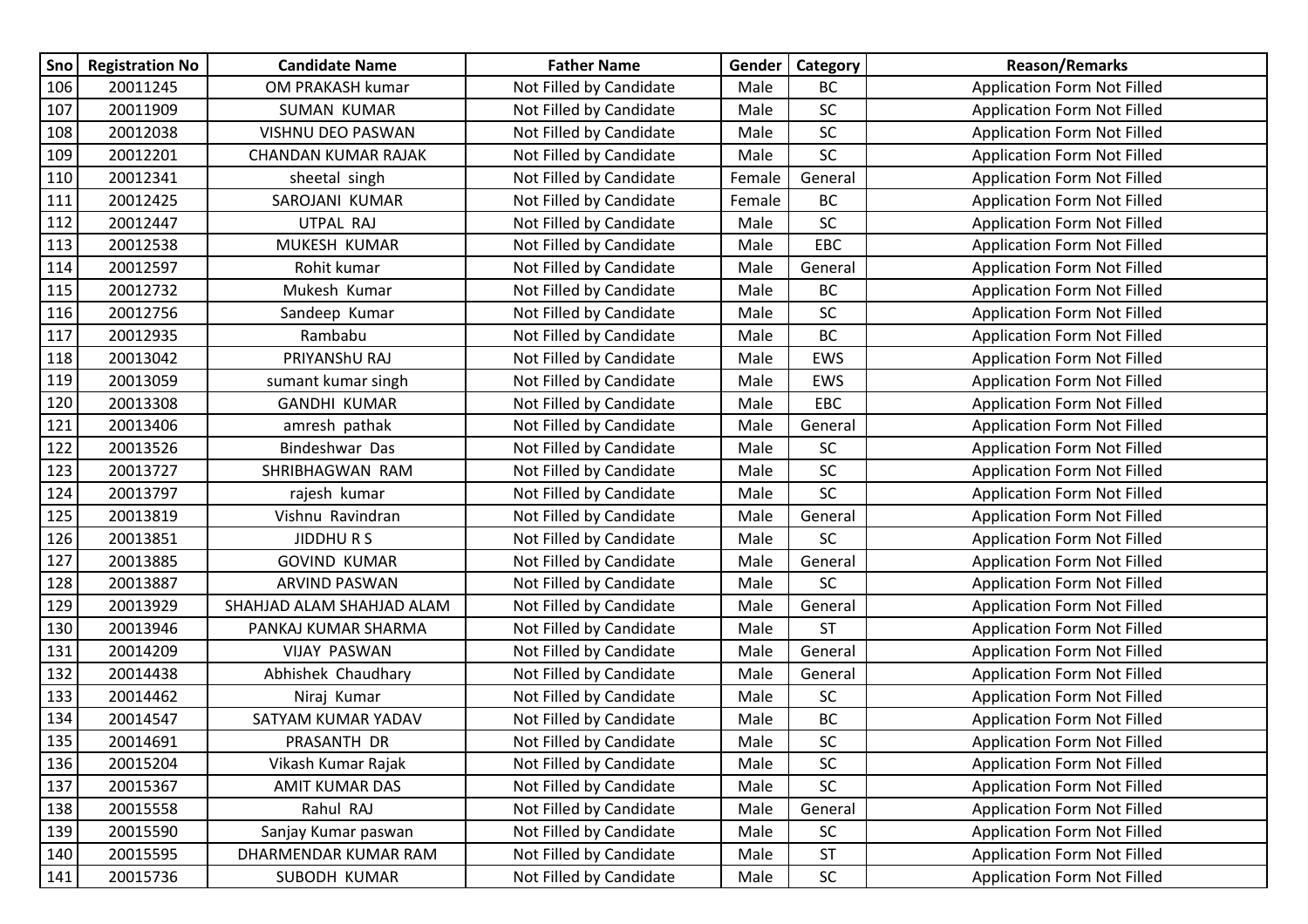| Sno | <b>Registration No</b> | <b>Candidate Name</b>      | <b>Father Name</b>      | Gender <sup>1</sup> | Category   | <b>Reason/Remarks</b>              |
|-----|------------------------|----------------------------|-------------------------|---------------------|------------|------------------------------------|
| 142 | 20016210               | ranjeet kumar              | Not Filled by Candidate | Male                | General    | <b>Application Form Not Filled</b> |
| 143 | 20016227               | <b>BIPIN KUMAR</b>         | Not Filled by Candidate | Male                | BC         | Application Form Not Filled        |
| 144 | 20016272               | KAILASH YADAV              | Not Filled by Candidate | Male                | BC         | <b>Application Form Not Filled</b> |
| 145 | 20016280               | SURESH KUMAR               | Not Filled by Candidate | Male                | SC         | <b>Application Form Not Filled</b> |
| 146 | 20016353               | pramod kumar               | Not Filled by Candidate | Male                | SC         | <b>Application Form Not Filled</b> |
| 147 | 20016396               | gauri shankar kumar        | Not Filled by Candidate | Male                | EBC        | <b>Application Form Not Filled</b> |
| 148 | 20016407               | NANDEEP KUMAR              | Not Filled by Candidate | Male                | <b>SC</b>  | <b>Application Form Not Filled</b> |
| 149 | 20016574               | krishna PRASAD             | Not Filled by Candidate | Male                | EBC        | <b>Application Form Not Filled</b> |
| 150 | 20016584               | AJAY KUMAR                 | Not Filled by Candidate | Male                | <b>SC</b>  | <b>Application Form Not Filled</b> |
| 151 | 20016612               | Ranjeet Kumar              | Not Filled by Candidate | Male                | EBC        | Application Form Not Filled        |
| 152 | 20016656               | RAJNISH KUMAR              | Not Filled by Candidate | Male                | BC         | <b>Application Form Not Filled</b> |
| 153 | 20016746               | bihari kumar               | Not Filled by Candidate | Male                | <b>SC</b>  | <b>Application Form Not Filled</b> |
| 154 | 20016776               | RAVI KUMAR                 | Not Filled by Candidate | Male                | General    | <b>Application Form Not Filled</b> |
| 155 | 20016871               | pramod kumAR SHARMA        | Not Filled by Candidate | Male                | <b>ST</b>  | <b>Application Form Not Filled</b> |
| 156 | 20016921               | AMITABH KUMAR              | Not Filled by Candidate | Male                | SC         | <b>Application Form Not Filled</b> |
| 157 | 20017095               | AJAY KUMAR                 | Not Filled by Candidate | Male                | SC         | <b>Application Form Not Filled</b> |
| 158 | 20017177               | RAKESH KUMAR               | Not Filled by Candidate | Male                | EBC        | <b>Application Form Not Filled</b> |
| 159 | 20017455               | SONU KUMAR KANOUJIA        | Not Filled by Candidate | Male                | <b>SC</b>  | <b>Application Form Not Filled</b> |
| 160 | 20017485               | Prince Kumar               | Not Filled by Candidate | Male                | General    | <b>Application Form Not Filled</b> |
| 161 | 20017490               | Niraj Kumar                | Not Filled by Candidate | Male                | EWS        | <b>Application Form Not Filled</b> |
| 162 | 20018030               | <b>RAM KUMAR PANDIT</b>    | Not Filled by Candidate | Male                | <b>EBC</b> | Application Form Not Filled        |
| 163 | 20018084               | amarnath kumar             | Not Filled by Candidate | Male                | EBC        | <b>Application Form Not Filled</b> |
| 164 | 20018330               | baiju kumar                | Not Filled by Candidate | Male                | EBC        | <b>Application Form Not Filled</b> |
| 165 | 20018369               | RAUSHAN BAITHA             | Not Filled by Candidate | Male                | SC         | <b>Application Form Not Filled</b> |
| 166 | 20018762               | <b>BIKASH KUMAR</b>        | Not Filled by Candidate | Male                | BC         | <b>Application Form Not Filled</b> |
| 167 | 20018965               | AJEET KUMAR                | Not Filled by Candidate | Male                | EBC        | <b>Application Form Not Filled</b> |
| 168 | 20019356               | NAGENDRA MANJHI            | Not Filled by Candidate | Male                | <b>SC</b>  | <b>Application Form Not Filled</b> |
| 169 | 20019363               | SONU KUMAR                 | Not Filled by Candidate | Male                | BC         | <b>Application Form Not Filled</b> |
| 170 | 20019376               | <b>ShAKTI KUMAR</b>        | Not Filled by Candidate | Male                | EBC        | <b>Application Form Not Filled</b> |
| 171 | 20019476               | ANKIT RAJ                  | Not Filled by Candidate | Male                | SC         | <b>Application Form Not Filled</b> |
| 172 | 20019577               | amit kumar                 | Not Filled by Candidate | Male                | EWS        | <b>Application Form Not Filled</b> |
| 173 | 20019743               | <b>BRAJESH KUMAR YADAV</b> | Not Filled by Candidate | Male                | BC         | <b>Application Form Not Filled</b> |
| 174 | 20019890               | Deepak Kumar Singh         | Not Filled by Candidate | Male                | EBC        | Application Form Not Filled        |
| 175 | 20019945               | suman kumar                | Not Filled by Candidate | Male                | BC         | <b>Application Form Not Filled</b> |
| 176 | 20019964               | RAJNEESH JAISWAL           | Not Filled by Candidate | Male                | EBC        | Application Form Not Filled        |
| 177 | 20020048               | Indal Kumar Yadav          | Not Filled by Candidate | Male                | BC         | <b>Application Form Not Filled</b> |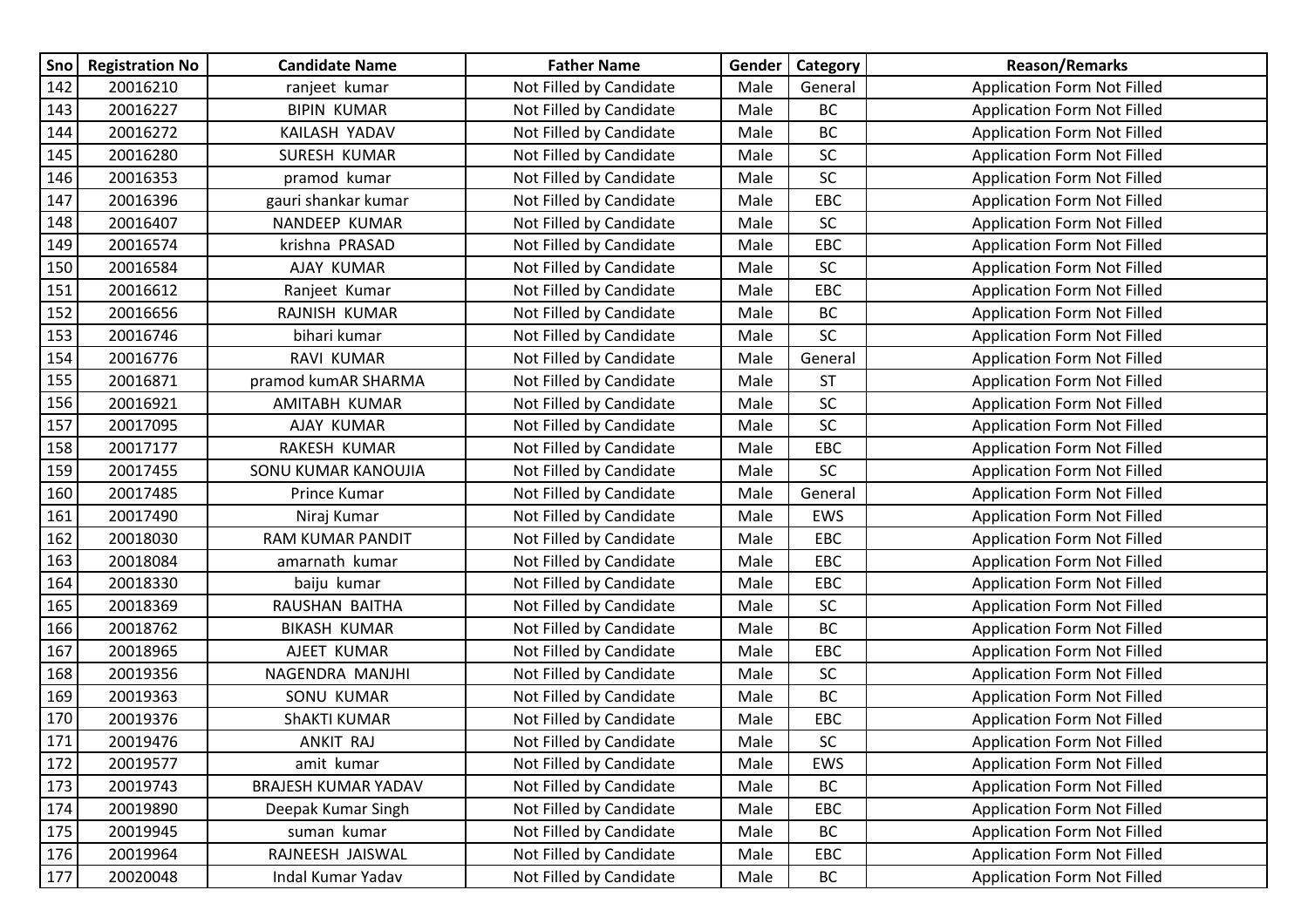| Sno | <b>Registration No</b> | <b>Candidate Name</b>      | <b>Father Name</b>      | Gender | Category  | <b>Reason/Remarks</b>              |
|-----|------------------------|----------------------------|-------------------------|--------|-----------|------------------------------------|
| 178 | 20020050               | Govinda Kumar Chourasiya   | Not Filled by Candidate | Male   | BC        | <b>Application Form Not Filled</b> |
| 179 | 20020103               | Mahesh Pratap              | Not Filled by Candidate | Male   | EBC       | Application Form Not Filled        |
| 180 | 20020182               | <b>TIKKU KUMAR</b>         | Not Filled by Candidate | Male   | <b>BC</b> | <b>Application Form Not Filled</b> |
| 181 | 20020277               | DADAN PASWAN               | Not Filled by Candidate | Male   | SC        | <b>Application Form Not Filled</b> |
| 182 | 20020534               | pintu kumar                | Not Filled by Candidate | Male   | <b>BC</b> | Application Form Not Filled        |
| 183 | 20020787               | DEEPAK KUMAR               | Not Filled by Candidate | Male   | SC        | <b>Application Form Not Filled</b> |
| 184 | 20020832               | mahaveer kumar yadav       | Not Filled by Candidate | Male   | General   | <b>Application Form Not Filled</b> |
| 185 | 20020946               | mithilesh kumar sharma     | Not Filled by Candidate | Male   | <b>ST</b> | <b>Application Form Not Filled</b> |
| 186 | 20020979               | jagvir baitha              | Not Filled by Candidate | Male   | SC        | <b>Application Form Not Filled</b> |
| 187 | 20021088               | SINTU KUMAR                | Not Filled by Candidate | Male   | <b>BC</b> | <b>Application Form Not Filled</b> |
| 188 | 20021141               | DINESH chand meena         | Not Filled by Candidate | Male   | <b>ST</b> | <b>Application Form Not Filled</b> |
| 189 | 20021273               | Santosh Kumar Ray          | Not Filled by Candidate | Male   | SC        | <b>Application Form Not Filled</b> |
| 190 | 20021318               | <b>VIJIT KUMAR</b>         | Not Filled by Candidate | Male   | SC        | <b>Application Form Not Filled</b> |
| 191 | 20021440               | sarvanash paswan           | Not Filled by Candidate | Male   | SC        | <b>Application Form Not Filled</b> |
| 192 | 20021730               | satyam kumar               | Not Filled by Candidate | Male   | General   | <b>Application Form Not Filled</b> |
| 193 | 20021745               | RAVI shankar kumar         | Not Filled by Candidate | Male   | BC        | <b>Application Form Not Filled</b> |
| 194 | 20021851               | premraj kumar              | Not Filled by Candidate | Male   | SC        | <b>Application Form Not Filled</b> |
| 195 | 20021914               | Rahul Kumar                | Not Filled by Candidate | Male   | General   | <b>Application Form Not Filled</b> |
| 196 | 20021945               | Rana Vijay Kumar           | Not Filled by Candidate | Male   | <b>ST</b> | <b>Application Form Not Filled</b> |
| 197 | 20022208               | Nitish Kumar               | Not Filled by Candidate | Male   | General   | <b>Application Form Not Filled</b> |
| 198 | 20022443               | Suraj Upadhaya             | Not Filled by Candidate | Male   | General   | <b>Application Form Not Filled</b> |
| 199 | 20022590               | deepu kumar                | Not Filled by Candidate | Male   | General   | <b>Application Form Not Filled</b> |
| 200 | 20022606               | sher khan                  | Not Filled by Candidate | Male   | EBC       | <b>Application Form Not Filled</b> |
| 201 | 20022703               | SHIVAM                     | Not Filled by Candidate | Male   | EBC       | Application Form Not Filled        |
| 202 | 20022763               | Sanjay Patel               | Not Filled by Candidate | Male   | EBC       | <b>Application Form Not Filled</b> |
| 203 | 20022823               | AKHUILESH KUMAR            | Not Filled by Candidate | Male   | <b>SC</b> | <b>Application Form Not Filled</b> |
| 204 | 20023309               | <b>SUMIT KUMAR</b>         | Not Filled by Candidate | Male   | SC        | <b>Application Form Not Filled</b> |
| 205 | 20023346               | <b>KUMAR ABHISHEK</b>      | Not Filled by Candidate | Male   | General   | <b>Application Form Not Filled</b> |
| 206 | 20023624               | SANJAY KUMAR               | Not Filled by Candidate | Male   | BC        | <b>Application Form Not Filled</b> |
| 207 | 20023681               | amarjeet kumar             | Not Filled by Candidate | Male   | SC        | <b>Application Form Not Filled</b> |
| 208 | 20023815               | akhilesh kumar             | Not Filled by Candidate | Male   | <b>SC</b> | <b>Application Form Not Filled</b> |
| 209 | 20024312               | SUBODH KUMAR               | Not Filled by Candidate | Male   | BC        | <b>Application Form Not Filled</b> |
| 210 | 20024380               | dinesh kumar               | Not Filled by Candidate | Male   | EBC       | Application Form Not Filled        |
| 211 | 20024406               | <b>MAHABIR SACHIN ACEE</b> | Not Filled by Candidate | Male   | SC        | <b>Application Form Not Filled</b> |
| 212 | 20024595               | Babloo Prasad sah          | Not Filled by Candidate | Male   | EBC       | <b>Application Form Not Filled</b> |
| 213 | 20024768               | <b>CHANDAN SINGH</b>       | Not Filled by Candidate | Male   | BC        | <b>Application Form Not Filled</b> |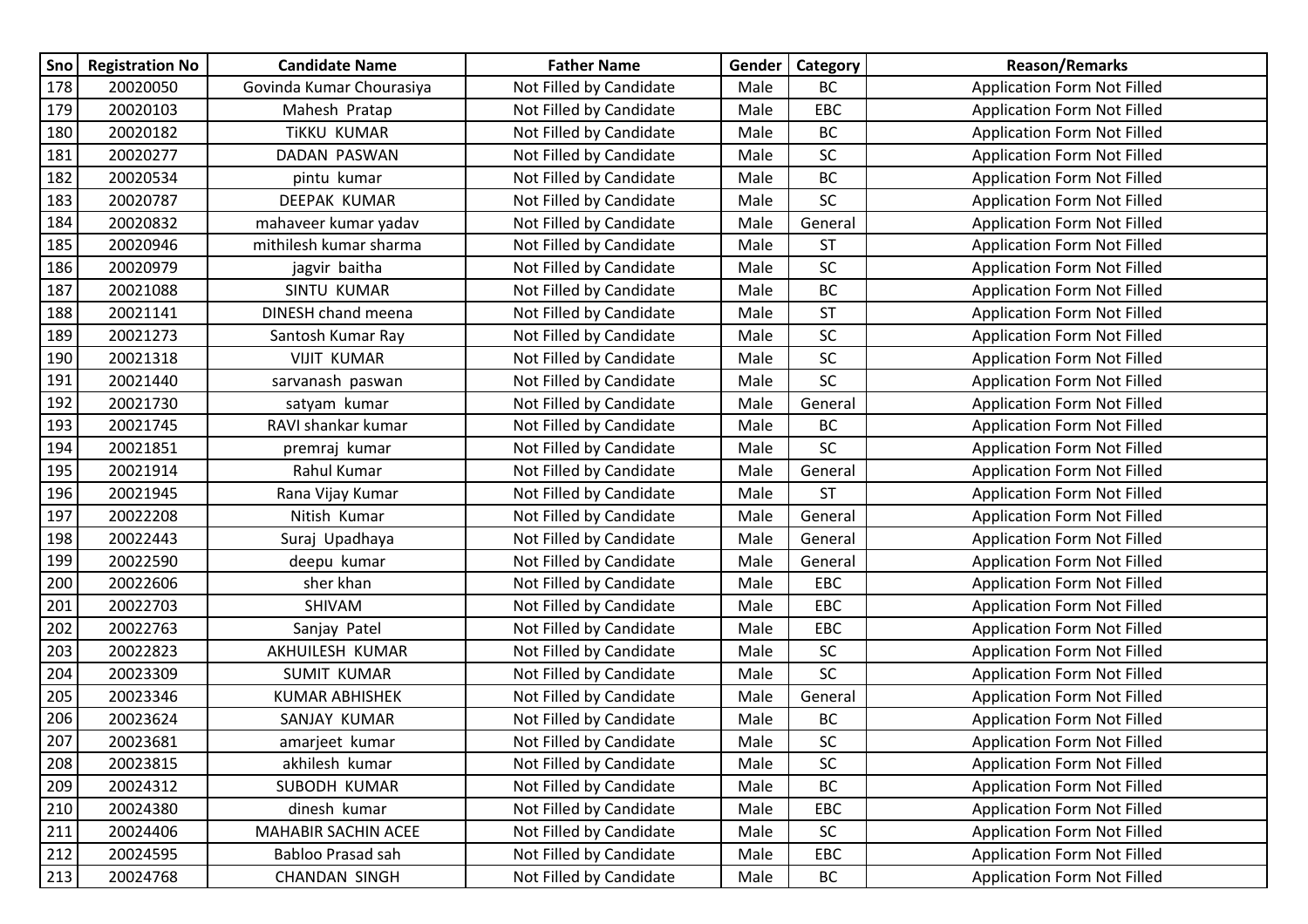| Sno | <b>Registration No</b> | <b>Candidate Name</b>      | <b>Father Name</b>      | Gender | Category  | <b>Reason/Remarks</b>              |
|-----|------------------------|----------------------------|-------------------------|--------|-----------|------------------------------------|
| 214 | 20024815               | Rahul Roy                  | Not Filled by Candidate | Male   | General   | <b>Application Form Not Filled</b> |
| 215 | 20024934               | manish kumar               | Not Filled by Candidate | Male   | EBC       | Application Form Not Filled        |
| 216 | 20025052               | Pankaj Kumar               | Not Filled by Candidate | Male   | <b>BC</b> | <b>Application Form Not Filled</b> |
| 217 | 20025057               | SATYAM KUMAR               | Not Filled by Candidate | Male   | EWS       | <b>Application Form Not Filled</b> |
| 218 | 20025304               | deepak kumar               | Not Filled by Candidate | Male   | General   | <b>Application Form Not Filled</b> |
| 219 | 20025518               | SANDEEP KUMAR SINGH        | Not Filled by Candidate | Male   | EWS       | <b>Application Form Not Filled</b> |
| 220 | 20025614               | indranarayan kumar yadav   | Not Filled by Candidate | Male   | BC        | <b>Application Form Not Filled</b> |
| 221 | 20025652               | Sanjay Kumar               | Not Filled by Candidate | Male   | <b>BC</b> | <b>Application Form Not Filled</b> |
| 222 | 20025794               | MD PARWEZ ALAM             | Not Filled by Candidate | Male   | EBC       | <b>Application Form Not Filled</b> |
| 223 | 20025964               | laxman sharma              | Not Filled by Candidate | Male   | <b>ST</b> | <b>Application Form Not Filled</b> |
| 224 | 20026117               | Rahul Raj                  | Not Filled by Candidate | Male   | EBC       | <b>Application Form Not Filled</b> |
| 225 | 20026483               | RAMESH KUMAR RAMAN         | Not Filled by Candidate | Male   | BC        | <b>Application Form Not Filled</b> |
| 226 | 20026760               | prem saurabh               | Not Filled by Candidate | Male   | General   | <b>Application Form Not Filled</b> |
| 227 | 20027030               | HasIF T                    | Not Filled by Candidate | Male   | General   | <b>Application Form Not Filled</b> |
| 228 | 20027212               | prakash mandal             | Not Filled by Candidate | Male   | General   | <b>Application Form Not Filled</b> |
| 229 | 20027237               | Rohit                      | Not Filled by Candidate | Male   | General   | <b>Application Form Not Filled</b> |
| 230 | 20027474               | Rahul Raj                  | Not Filled by Candidate | Male   | General   | Application Form Not Filled        |
| 231 | 20027969               | Shesh Nath KUMAR           | Not Filled by Candidate | Male   | BC        | <b>Application Form Not Filled</b> |
| 232 | 20028014               | <b>GOUTAM KUMAR</b>        | Not Filled by Candidate | Male   | EBC       | <b>Application Form Not Filled</b> |
| 233 | 20028498               | sanjan kumar               | Not Filled by Candidate | Male   | EWS       | <b>Application Form Not Filled</b> |
| 234 | 20028751               | Arun Kv                    | Not Filled by Candidate | Male   | General   | <b>Application Form Not Filled</b> |
| 235 | 20028775               | SHASHI KANT KUMAR          | Not Filled by Candidate | Male   | <b>BC</b> | <b>Application Form Not Filled</b> |
| 236 | 20028940               | rajesh choudhary           | Not Filled by Candidate | Male   | SC        | <b>Application Form Not Filled</b> |
| 237 | 20029179               | roshan KUMAR               | Not Filled by Candidate | Male   | General   | <b>Application Form Not Filled</b> |
| 238 | 20029219               | <b>BHAVESH KUMAR YADAV</b> | Not Filled by Candidate | Male   | General   | <b>Application Form Not Filled</b> |
| 239 | 20029254               | anil KUMAR                 | Not Filled by Candidate | Male   | EBC       | <b>Application Form Not Filled</b> |
| 240 | 20029882               | PAWAN KUMAR                | Not Filled by Candidate | Male   | BC        | <b>Application Form Not Filled</b> |
| 241 | 20030020               | <b>BANTA KUMAR YADAV</b>   | Not Filled by Candidate | Male   | BC        | <b>Application Form Not Filled</b> |
| 242 | 20030051               | NIVESH KUMAR               | Not Filled by Candidate | Male   | SC        | <b>Application Form Not Filled</b> |
| 243 | 20030093               | ashutosh yadav             | Not Filled by Candidate | Male   | General   | <b>Application Form Not Filled</b> |
| 244 | 20030675               | mahendra kumar mukhiya     | Not Filled by Candidate | Male   | EBC       | <b>Application Form Not Filled</b> |
| 245 | 20031016               | VIRENDRA KUMAR             | Not Filled by Candidate | Male   | EBC       | <b>Application Form Not Filled</b> |
| 246 | 20031130               | RAJEEV RANJAN              | Not Filled by Candidate | Male   | SC        | <b>Application Form Not Filled</b> |
| 247 | 20031342               | SHARWAN KUMAR              | Not Filled by Candidate | Male   | EBC       | <b>Application Form Not Filled</b> |
| 248 | 20031354               | RAUSHAN SHARMA             | Not Filled by Candidate | Male   | EBC       | <b>Application Form Not Filled</b> |
| 249 | 20031421               | <b>GULAB SINGH</b>         | Not Filled by Candidate | Male   | BC        | Application Form Not Filled        |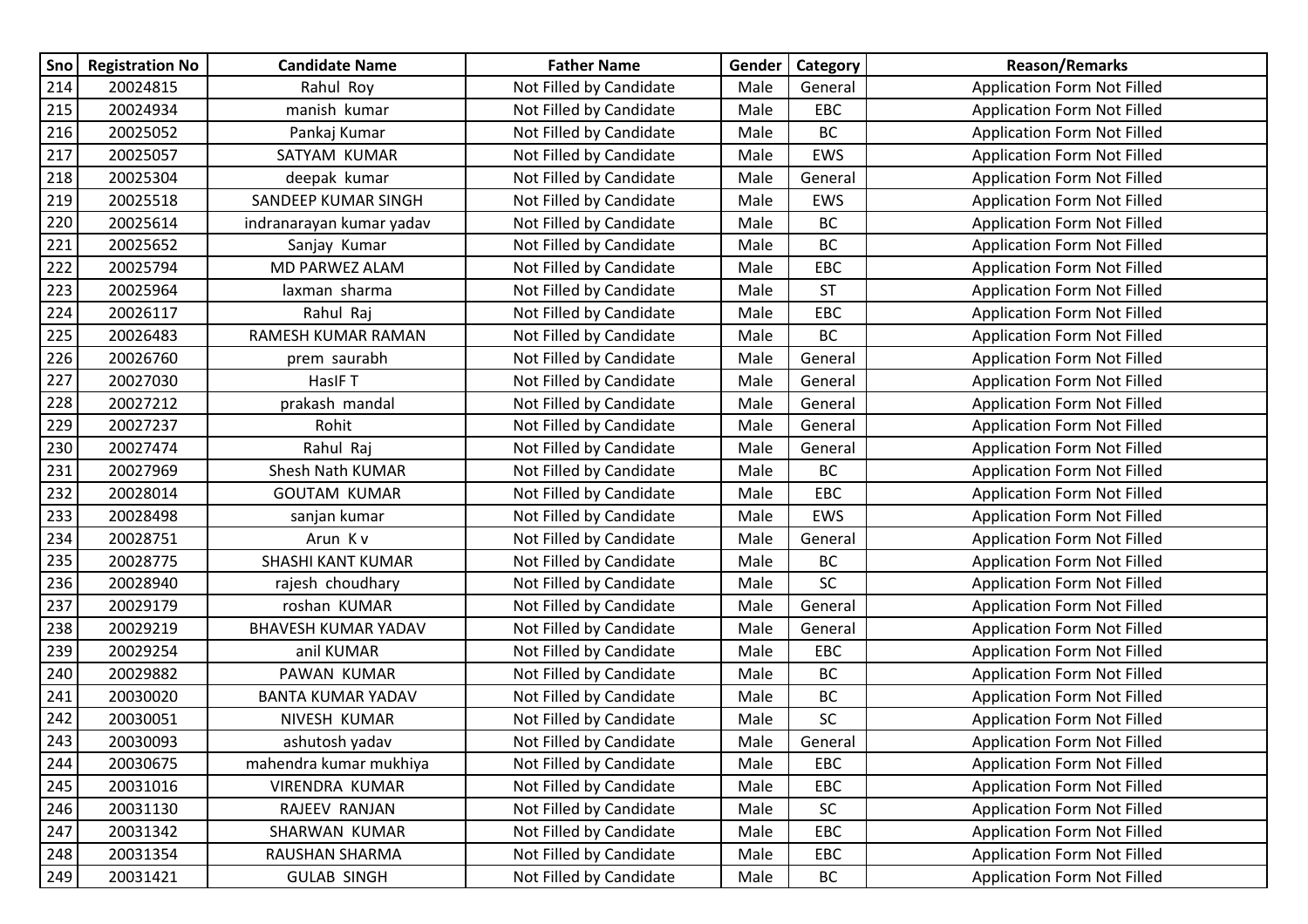| Sno | <b>Registration No</b> | <b>Candidate Name</b>      | <b>Father Name</b>      | Gender | Category                          | <b>Reason/Remarks</b>              |
|-----|------------------------|----------------------------|-------------------------|--------|-----------------------------------|------------------------------------|
| 250 | 20031465               | SAJIVAN Kumar              | Not Filled by Candidate | Male   | <b>EBC</b>                        | <b>Application Form Not Filled</b> |
| 251 | 20031473               | MD REYAJ ANSARI            | Not Filled by Candidate | Male   | EBC                               | Application Form Not Filled        |
| 252 | 20031510               | JITENDER MINZ              | Not Filled by Candidate | Male   | <b>ST</b>                         | <b>Application Form Not Filled</b> |
| 253 | 20031516               | AVINASH RAJ RANJAN         | Not Filled by Candidate | Male   | BC                                | <b>Application Form Not Filled</b> |
| 254 | 20031547               | Amrit KUMAR                | Not Filled by Candidate | Male   | EBC                               | <b>Application Form Not Filled</b> |
| 255 | 20031569               | <b>MD HAIDAR ALI</b>       | Not Filled by Candidate | Male   | EBC                               | <b>Application Form Not Filled</b> |
| 256 | 20031616               | Chandan Kumar ChAubey      | Not Filled by Candidate | Male   | EWS                               | <b>Application Form Not Filled</b> |
| 257 | 20031830               | MD HAIDAR ALI              | Not Filled by Candidate | Male   | EBC                               | <b>Application Form Not Filled</b> |
| 258 | 20031983               | SIDHANT KUMAR              | Not Filled by Candidate | Male   | General                           | <b>Application Form Not Filled</b> |
| 259 | 20031993               | NAVNEET KUMAR THAKUR       | Not Filled by Candidate | Male   | EBC                               | <b>Application Form Not Filled</b> |
| 260 | 20031996               | MD RAZZI                   | Not Filled by Candidate | Male   | EBC                               | <b>Application Form Not Filled</b> |
| 261 | 20032044               | vikas kumar                | Not Filled by Candidate | Male   | <b>SC</b>                         | <b>Application Form Not Filled</b> |
| 262 | 20032064               | <b>VIKASH KUMAR</b>        | Not Filled by Candidate | Male   | BC                                | <b>Application Form Not Filled</b> |
| 263 | 20032071               | NILKANTH KUMAR MAHTO       | Not Filled by Candidate | Male   | General                           | <b>Application Form Not Filled</b> |
| 264 | 20032157               | <b>SUBODH KUMAR DAS</b>    | Not Filled by Candidate | Male   | SC                                | <b>Application Form Not Filled</b> |
| 265 | 20032240               | kanhaiya KUMAR             | Not Filled by Candidate | Male   | <b>ST</b>                         | Application Form Not Filled        |
| 266 | 20032347               | <b>SUJAY KUMAR</b>         | Not Filled by Candidate | Male   | <b>BC</b>                         | <b>Application Form Not Filled</b> |
| 267 | 20032352               | manu Kumar                 | Not Filled by Candidate | Male   | BC                                | <b>Application Form Not Filled</b> |
| 268 | 20032435               | <b>TINKU KUMAR</b>         | Not Filled by Candidate | Male   | EBC                               | <b>Application Form Not Filled</b> |
| 269 | 20032505               | NANDAN PRATAP SINGH        | Not Filled by Candidate | Male   | General                           | <b>Application Form Not Filled</b> |
| 270 | 20032707               | Tuntun sahu                | Not Filled by Candidate | Male   | EBC                               | Application Form Not Filled        |
| 271 | 20032958               | saurav kumar paswan        | Not Filled by Candidate | Male   | SC                                | <b>Application Form Not Filled</b> |
| 272 | 20033065               | SHARVAN KUMAR              | Not Filled by Candidate | Male   | <b>BC</b>                         | <b>Application Form Not Filled</b> |
| 273 | 20033206               | santosh kumar gupta        | Not Filled by Candidate | Male   | General                           | <b>Application Form Not Filled</b> |
| 274 | 20033220               | <b>UJJWAL KUMAR JHA</b>    | Not Filled by Candidate | Male   | General                           | <b>Application Form Not Filled</b> |
| 275 | 20033253               | SONU KUMAR                 | Not Filled by Candidate | Male   | General                           | <b>Application Form Not Filled</b> |
| 276 | 20033262               | AKSHAY KUMAR               | Not Filled by Candidate | Male   | General                           | <b>Application Form Not Filled</b> |
| 277 | 20033284               | amit kumar                 | Not Filled by Candidate | Male   | EBC                               | <b>Application Form Not Filled</b> |
| 278 | 20033349               | Rahul Lumar Vishwakarma    | Not Filled by Candidate | Male   | <b>ST</b>                         | <b>Application Form Not Filled</b> |
| 279 | 20033385               | sandeep kumar              | Not Filled by Candidate | Male   | <b>ST</b>                         | <b>Application Form Not Filled</b> |
| 280 | 20033387               | Omkar Kumar Varni          | Not Filled by Candidate | Male   | <b>ST</b>                         | <b>Application Form Not Filled</b> |
| 281 | 20033433               | Niraj Paswan               | Not Filled by Candidate | Male   | ${\sf SC}$                        | <b>Application Form Not Filled</b> |
| 282 | 20033457               | <b>CHANDAN KUMAR SINGH</b> | Not Filled by Candidate | Male   | General                           | Application Form Not Filled        |
| 283 | 20033537               | NITESH Kumar               | Not Filled by Candidate | Male   | SC                                | Application Form Not Filled        |
| 284 | 20033565               | NAVIN KUMAR PASWAN         | Not Filled by Candidate | Male   | SC                                | <b>Application Form Not Filled</b> |
| 285 | 20033615               | Niranjan Kumar Sharma      | Not Filled by Candidate | Male   | $\ensuremath{\mathsf{ST}}\xspace$ | <b>Application Form Not Filled</b> |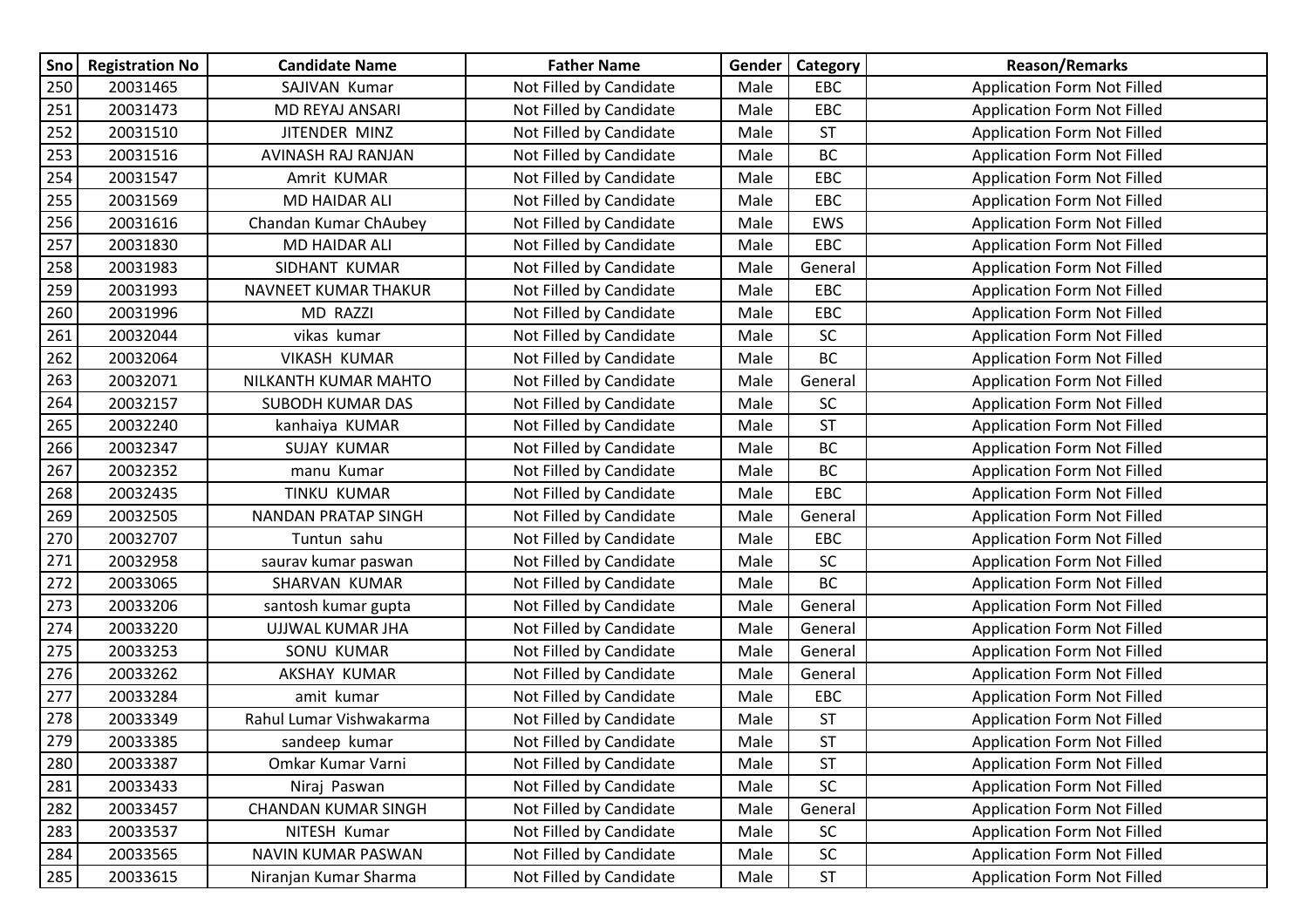| Sno | <b>Registration No</b> | <b>Candidate Name</b>  | <b>Father Name</b>         | Gender | Category  | <b>Reason/Remarks</b>                           |
|-----|------------------------|------------------------|----------------------------|--------|-----------|-------------------------------------------------|
| 286 | 20033632               | Raja Kumar             | Not Filled by Candidate    | Male   | <b>SC</b> | <b>Application Form Not Filled</b>              |
| 287 | 20033837               | RAVI KUMAR GUPTA       | Not Filled by Candidate    | Male   | EBC       | <b>Application Form Not Filled</b>              |
| 288 | 20033879               | Krishna Kumar          | Not Filled by Candidate    | Male   | EBC       | <b>Application Form Not Filled</b>              |
| 289 | 20000445               | MD AHASAN KHAN         | MD MAKBUL KHAN             | Male   | EWS       | <b>Multiple Application</b>                     |
| 290 | 20001393               | krishana prasad        | hare ram                   | Male   | <b>SC</b> | <b>Multiple Application</b>                     |
| 291 | 20001676               | HIMANSHU KUMAR         | <b>VIRENDRA THAKUR</b>     | Male   | EWS       | <b>Multiple Application</b>                     |
| 292 | 20002165               | surendra kumar         | SHAYAM NANDAN CHAUDHARY    | Male   | <b>SC</b> | <b>Multiple Application</b>                     |
| 293 | 20003684               | RAJIV KUMAR            | <b>GANESH PD CHOURASIA</b> | Male   | EBC       | <b>Multiple Application</b>                     |
| 294 | 20006859               | SAURABH KUMAR          | RAMJI CHAUDHARY            | Male   | <b>SC</b> | <b>Multiple Application</b>                     |
| 295 | 20007246               | Ranjeet Kumar Roshan   | <b>BABULAL DAS</b>         | Male   | SC        | <b>Multiple Application</b>                     |
| 296 | 20007698               | AMAN KUMAR SINGH       | <b>JANARDAN SINGH</b>      | Male   | <b>BC</b> | <b>Multiple Application</b>                     |
| 297 | 20007855               | <b>AMIT KUMAR JHA</b>  | RANBIR KUMAR JHA           | Male   | EWS       | <b>Multiple Application</b>                     |
| 298 | 20009337               | LAV KUMAR GOND         | <b>TULSI GOND</b>          | Male   | <b>ST</b> | <b>Multiple Application</b>                     |
| 299 | 20010271               | abhijeet rana          | Pritam rana                | Male   | General   | <b>Multiple Application</b>                     |
| 300 | 20012565               | Dayakant Kumar         | Dayakant KUMAR             | Male   | SC        | <b>Multiple Application</b>                     |
| 301 | 20014042               | AJAY KUMAR DAS         | <b>RAM BHAROSH DAS</b>     | Male   | SC        | <b>Multiple Application</b>                     |
| 302 | 20015388               | MAUSAM KUMAR           | <b>DASHRAT RAM</b>         | Male   | SC        | <b>Multiple Application</b>                     |
| 303 | 20016050               | <b>BIRBAL PASWAN</b>   | ram das paswan             | Male   | SC        | <b>Multiple Application</b>                     |
| 304 | 20016933               | MANGAL YADAV           | <b>SHIVGEE YADAV</b>       | Male   | <b>BC</b> | <b>Multiple Application</b>                     |
| 305 | 20018376               | DHARMENDRA KUMAR YADAV | shiv bhukhan yadav         | Male   | BC        | <b>Multiple Application</b>                     |
| 306 | 20019585               | LAV KUMAR YADAV        | <b>KRISHNA KUMAR YADAV</b> | Male   | BC        | <b>Multiple Application</b>                     |
| 307 | 20025863               | <b>GANESH KUMAR</b>    | <b>MAHADEV SAH</b>         | Male   | EBC       | <b>Multiple Application</b>                     |
| 308 | 20027172               | MANOJ KUMAR            | <b>BACHAN SAH</b>          | Male   | EBC       | <b>Multiple Application</b>                     |
| 309 | 20027554               | <b>UDAY RAJAK</b>      | <b>JAGDISH RAJAK</b>       | Male   | SC        | <b>Multiple Application</b>                     |
| 310 | 20029153               | Rishi Sharma           | Rajendra sharma            | Male   | EBC       | <b>Multiple Application</b>                     |
| 311 | 20029981               | MUKESH KUMAR           | RAJNANDAN YADAV            | Male   | EBC       | <b>Multiple Application</b>                     |
| 312 | 20031687               | vivek kumar            | shashi bhushan prasad      | Male   | EBC       | <b>Multiple Application</b>                     |
| 313 | 20032104               | <b>BIRJU KUMAR</b>     | <b>PULISH RAM</b>          | Male   | <b>SC</b> | <b>Multiple Application</b>                     |
| 314 | 20032607               | Manish kumar           | brijnath prasad            | Male   | EBC       | <b>Multiple Application</b>                     |
| 315 | 20027922               | VIJAY KUMAR YADAV      | ganesh yadav               | Male   | BC        | Unidentifiable Photo & Signature / Not uploaded |
| 316 | 20002001               | anil kumar             | kishori yadav              | Male   | BC        | Unidentifiable Photo / Not uploaded             |
| 317 | 20002518               | MD SOAB ALAM           | MD SALIM ANSARI            | Male   | BC        | Unidentifiable Photo / Not uploaded             |
| 318 | 20003675               | Rakesh Mahaldar        | Pramod mahaldar            | Male   | EBC       | Unidentifiable Photo / Not uploaded             |
| 319 | 20005398               | pradeep kumar sharma   | <b>SURESH SHARMA</b>       | Male   | <b>ST</b> | Unidentifiable Photo / Not uploaded             |
| 320 | 20010372               | anish kumar poddar     | amod poddar                | Male   | BC        | Unidentifiable Photo / Not uploaded             |
| 321 | 20011256               | abhishek KUMAR TIWARY  | <b>BRAHMA JEE TIWARY</b>   | Male   | General   | Unidentifiable Photo / Not uploaded             |